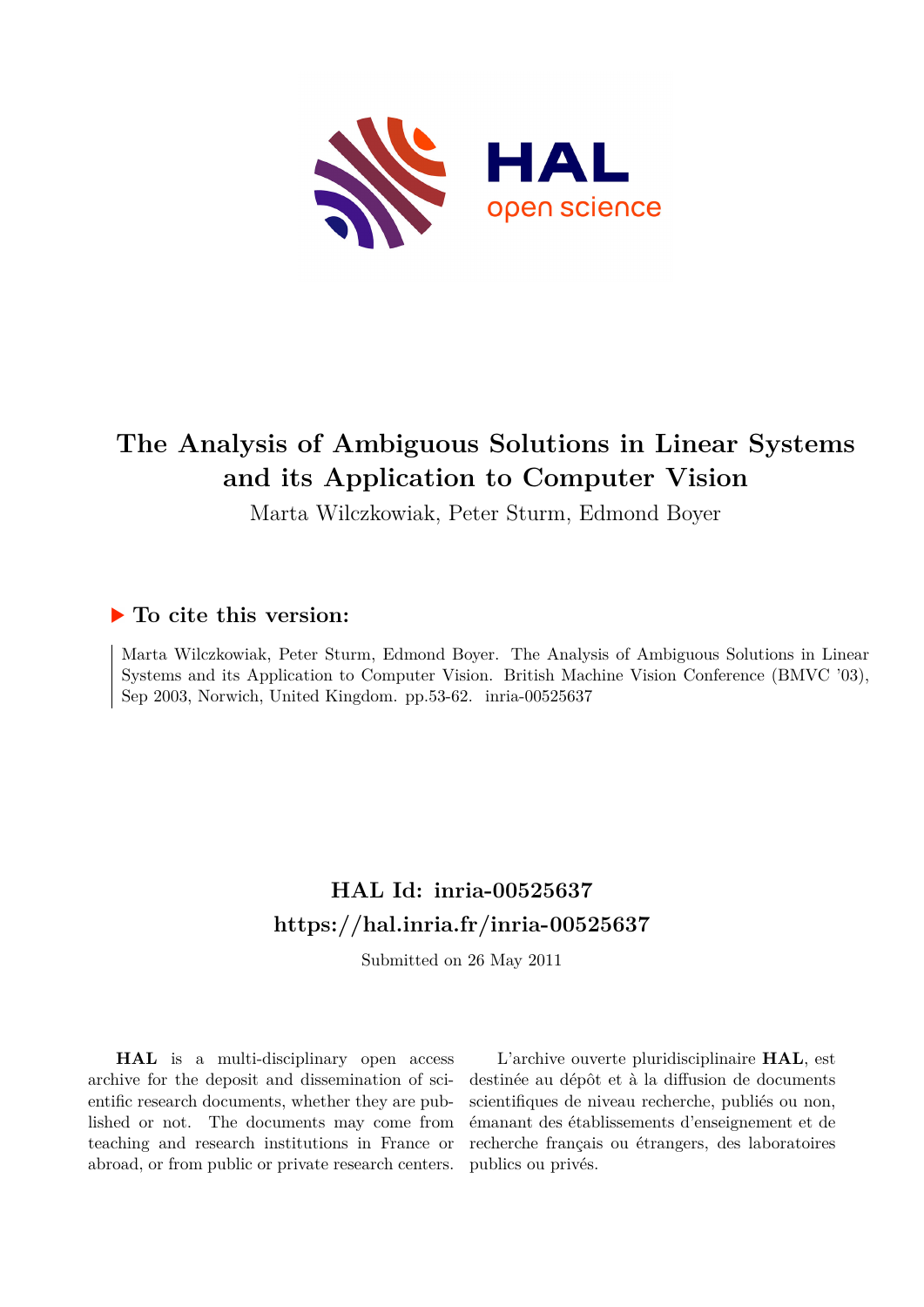# **The Analysis of Ambiguous Solutions in Linear Systems and its Application to Computer Vision**

Marta Wilczkowiak Peter Sturm Edmond Boyer Movi–Gravir–Inria Rhône-Alpes, 655 Avenue de l'Europe 38330 Montbonnot, France

Firstname.Surname@inrialpes.fr

## **Abstract**

*The success of practical systems based on computer vision algorithms may critically depend on the correct treatment of degenerate configurations and missing data. However, even if theoretical basis exist, it appears that few efforts have been made to solve these problems in practice. In this paper, we address estimation problems based on linear constraints and for which degenerate cases are in principle easy to detect. Many algorithms, in particular in computer vision, either do not detect them or simply stop and produce no output. In many cases however, degenerate situations nevertheless allow a reliable estimation of a subset of the unknowns. We present a practical approach for splitting the variable set of a degenerate linear system into underconstrained and well defined variables. It means that even if the system as a whole is underconstrained, we can still extract useful information and give the correct solution for a subset of the unknowns. Our method is based on singular value decompositions (SVD). Using a very simple analysis of the matrix nullspace, it becomes easy and fast to split the variables into uniquely defined and ambiguous ones. To illustrate our approach, we present its applications to a novel iterative 3D reconstruction algorithm as well as to plane-based camera calibration.*

# **1 Introduction**

Recovering 3D scenes from 2D images is a non-trivial task and a lot of consideration has to be given to the issues of degenerate configurations and missing data. Theoretical work has been done to study degenerate configurations for e.g. camera calibration and autocalibration [14, 9]. Even if the theoretical basis is known, it is not always obvious how to detect and deal with these problems in practice.

In this paper, we focus on algorithms based on linear constraints, which are very common in computer vision. Especially, we refer to linear approaches for camera (auto-) calibration  $[1, 15, 17]$  3D scene reconstruction  $[6, 8, 10, 13, 11, 3]$ . The problem of detecting and dealing with critical configurations and underconstrained systems was addressed in some of these papers [6, 10, 13, 15]. However, the proposed approaches will at best produce no output when degenerate cases occur.

We present a practical and flexible method which allows to extract, from underconstrained systems, the variables that are sufficiently well defined, without making any assumptions on the data. This results in the optimal use of the input information and also limits the risk of accepting erroneous solutions. Although our method is based on basic properties of the matrix Singular Value Decomposition (SVD), we have not found references to similar approaches in the literature of numerical analysis [5, 2, 12].

This work was supported by the project IST-1999-10756, VISIRE.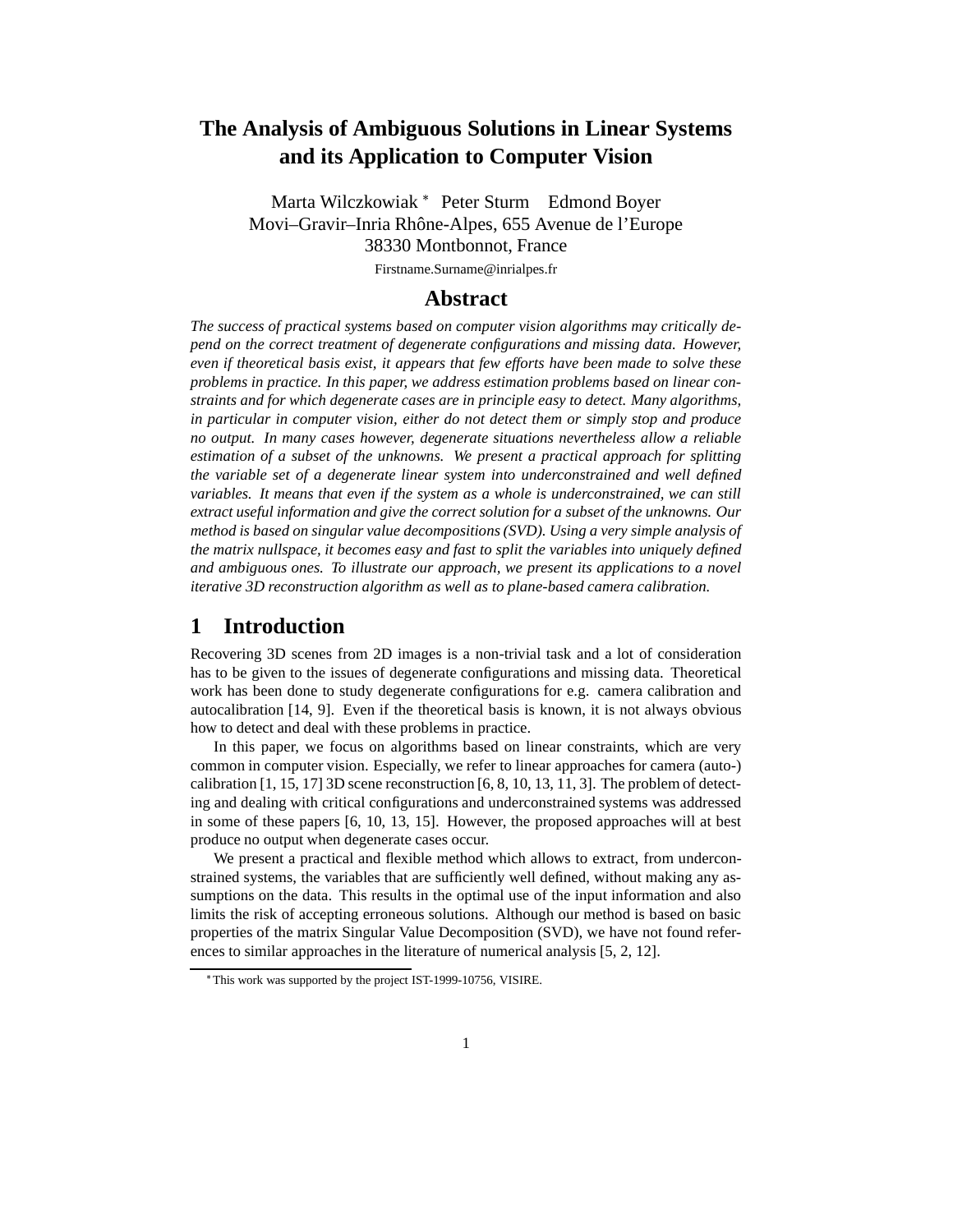The paper is organized as follows. Section 2 introduces definitions that are used in the rest of the paper. Section 3 explains how to detect well defined unknowns. In section 4, we present the results of the application of the proposed analysis to plane-based calibration [15, 17]. In section 5, we present a novel constraint-based iterative reconstruction system based on the proposed splitting method. The principle of this reconstruction system is similar to some existing approaches [8, 11] but, as will be shown, it increases both flexibility and efficiency of the reconstruction process.

# **2 Preliminaries**

We make no distinction between 3D objects and their vector or matrix representations, which are written in bold letters, e.g. **X** for a point **X**. The columns respectively rows of a matrix **A** are denoted by  $A^i$  respectively  $A_i$ .  $A^{\dagger}$  stands for the pseudoinverse of matrix **A**.

We model the camera using perspective projection. The projection transformation is represented by a matrix  $P_{3\times 4} \sim KR$   $\left($   $\mathbf{I}_{3\times 3}$   $\right| -t$ , such that the image **x** of a 3D point **X** is  $\mathbf{x} \sim \mathbf{PX}$  ( $\sim$  stands for equality of homogeneous vectors or matrices). **R**, **t** are the camera rotation and translation. The intrinsic camera parameters matrix **K** and the image of the absolute conic (IAC)  $\boldsymbol{\omega} \sim \mathbf{K}^{-T} \mathbf{K}^{-1}$  are:

$$
\mathbf{K} = \begin{pmatrix} \tau f & 0 & u_0 \\ 0 & f & v_0 \\ 0 & 0 & 1 \end{pmatrix}, \quad \omega \sim \begin{pmatrix} 1 & 0 & -u_0 \\ 0 & \tau^2 & -\tau^2 v_0 \\ -u_0 - \tau^2 v_0 & \tau^2 f^2 + u_0^2 + \tau^2 v_0^2 \end{pmatrix}.
$$
 (1)

We consider 4 intrinsic parameters: the focal length  $f$ , the aspect ratio  $\tau$ , and the principal point  $(u_0, v_0)$ . The skew is considered to be 0.

### **3 Detecting the Well-Defined Subset of Unknowns**

Consider the following linear equation system:

$$
AX = B,
$$

and assume that the solution for  $\bf{X}$  is not unique. We want then to determine if a subset of coefficients of **X** can nevertheless be unambiguously estimated. Our approach is based on the analysis of the matrix **A** nullspace. To this purpose, we use the Singular Value Decomposition of **A**[5, 2, 12]:

$$
\mathbf{A} = \mathbf{U}\mathbf{W}\mathbf{V}^{\top},
$$

where the matrices **U** and **V** are orthogonal and **W** is diagonal, with the singular values  $w_i$  of **A** on its diagonal, in decreasing order. The nullspace of **A**,  $\Phi$ (**A**), is spanned by the columns  $\mathbf{v}^i$ ,  $i \in \{r+1, ..., n\}$  of the matrix **V** where *i* is such that  $w_i = 0$ . Let  $\mathbf{X_0}$  be any vector satisfying the equation system. From the definition of the nullspace, it follows that all vectors **X** satisfying the equation system can be written as:

$$
\mathbf{X} = \mathbf{X_0} + \sum_{i=r+1}^n \lambda_i \mathbf{v}^i, \lambda_i \in \mathbb{R}.
$$

The solution for a coefficient of **X**, say **X**(*k*), is unique, if  $\forall \lambda_i : \mathbf{X}(k) = \mathbf{X_0}(k)$ , which implies that  $\forall \lambda_i : \sum_{i=r+1}^n \lambda_i \mathbf{v}^i(k) = 0$  and is equivalent to:

$$
\forall i \in \{r+1,\ldots,n\} : \mathbf{v}^i(k) = 0.
$$
 (2)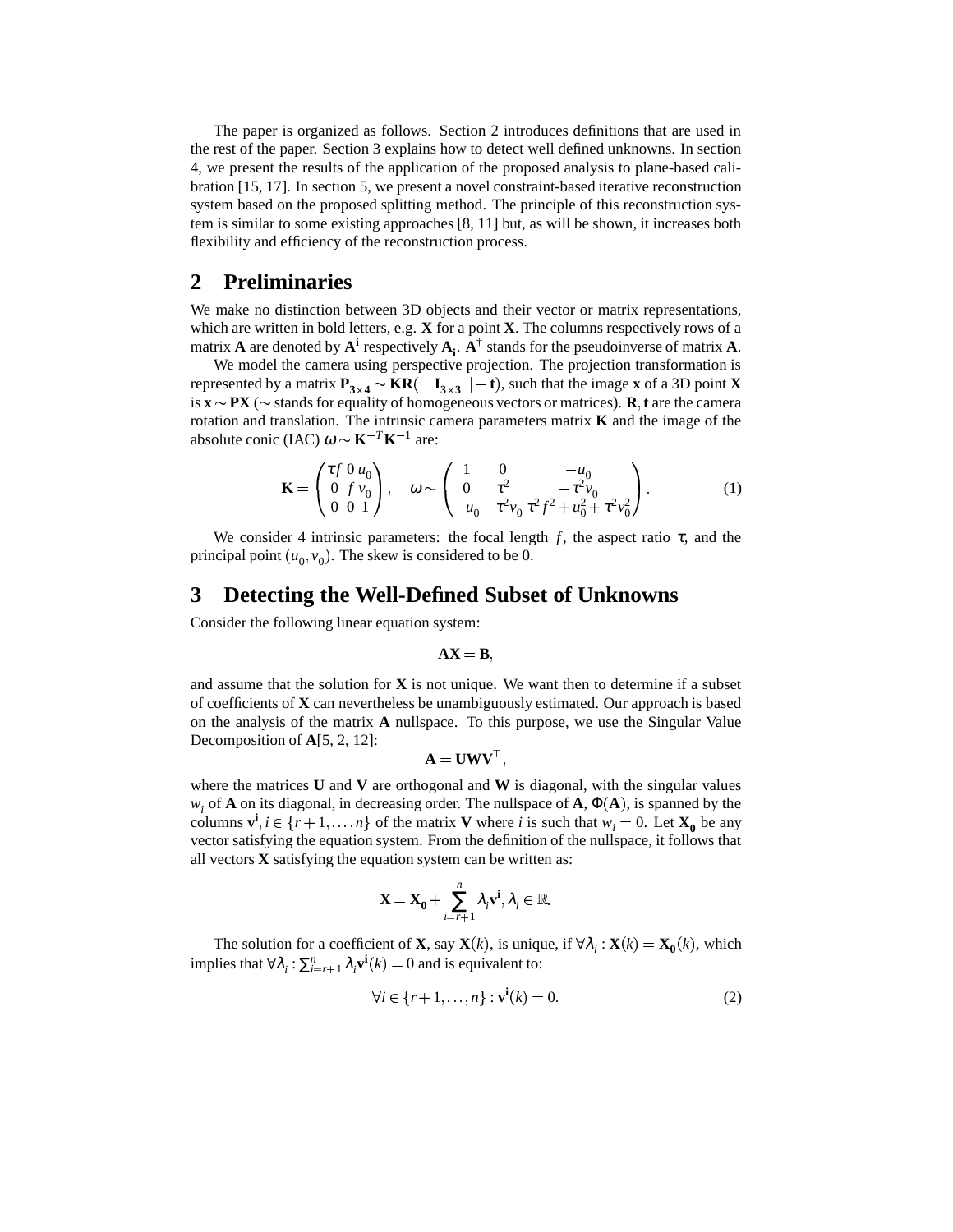Hence, all variables  $x_k = \mathbf{X}(k)$  corresponding to rows  $\mathbf{r_k}$  of  $\Phi(\mathbf{A})$  with  $\|\mathbf{r_k}\| = 0$ , are computed unambiguously, and that their value is  $x_k = \mathbf{X_0}(k)$ . Geometrically, this means that the axis of the solution space  $\mathbb{R}^n$  associated to such well defined variable is orthogonal the nullspace.

Thus, using equation (2), it is in principle straightforward to split the unknowns of the system into well-defined and ambiguous ones. Note that this relies on deciding if certain numerical values (singular values and coefficients  $\mathbf{v}^{\mathbf{i}}(k)$ ) are equal to zero. It is well known that due to noise and round-off errors, the numerically computed singular values of a matrix are never exactly zero. We thus use the approach proposed in [5, 2, 12] where singular values  $w_i$  are set to 0 when they satisfy the following condition:  $w_i$  < *tol* =  $\varepsilon$  max(size(**A**))  $w_1$ , for a given threshold  $\varepsilon$ . Similarly, the detection of the wellconstrained set of variables is based on the comparison of elements  $\mathbf{v}_i(k)$  with a given threshold  $\varepsilon_1$ .

Of course, the results of the method depends on the choice of the thresholds  $\varepsilon$  and  $\varepsilon_1$ , which may depend themselves on the underlying application<sup>1</sup>. If a threshold is too large, then there is a possibility that some variables which are well defined will be classified as underconstrained. On the other hand, if they are too small, some underconstrained variables will be classified as having been well estimated, disadvantageously influencing the overall results of the underlying algorithm. We are thus currently investigating ways of incorporating an analysis based on uncertainty estimates for the input data.

# **4 Application to Plane-Based Calibration**

We applied our method to the plane-based calibration algorithm of [15, 17]. In the following, we briefly describe the algorithm's principles and then show some results.

#### **4.1 Outline of the algorithm**

The perspective projection to the image plane, of points on some plane in 3D, is described by a  $3 \times 3$  homography *H* that depends on the relative positions of the camera and the plane and the camera's intrinsic parameters. The homography can be estimated from at least four point correspondences. Every known plane-to-image homography leads to 2 equations on the elements of the matrix  $\omega$  (cf. (1) in section 2):

$$
\omega_{11} \mathbf{a}_1 + \omega_{22} \mathbf{a}_2 + \omega_{13} \mathbf{a}_3 + \omega_{23} \mathbf{a}_4 + \omega_{33} \mathbf{a}_5 = \mathbf{0} , \qquad (3)
$$

where elements  $a_i$  are functions of the elements of the plane-to-image homography (see [15] for details). We only review the algorithm's properties that are important for the understanding of our experiments:

- all equations of type (3) (i.e. for any images of any plane) can be grouped into one linear system and solved simultaneously;
- known camera parameters can be used to reduce the number of unknowns, and thus to reduce the number of columns in the design matrix of the linear equation system;
- if some of the camera parameters are varying across different images, it is in most cases possible to simply add the columns and unknowns corresponding to the varying parameters to the global system. For example, if between  $\omega^0$  and  $\omega^i$  only

<sup>&</sup>lt;sup>1</sup>In particular, we observed in our experiments that the choice for  $\varepsilon_1$  was not very critical.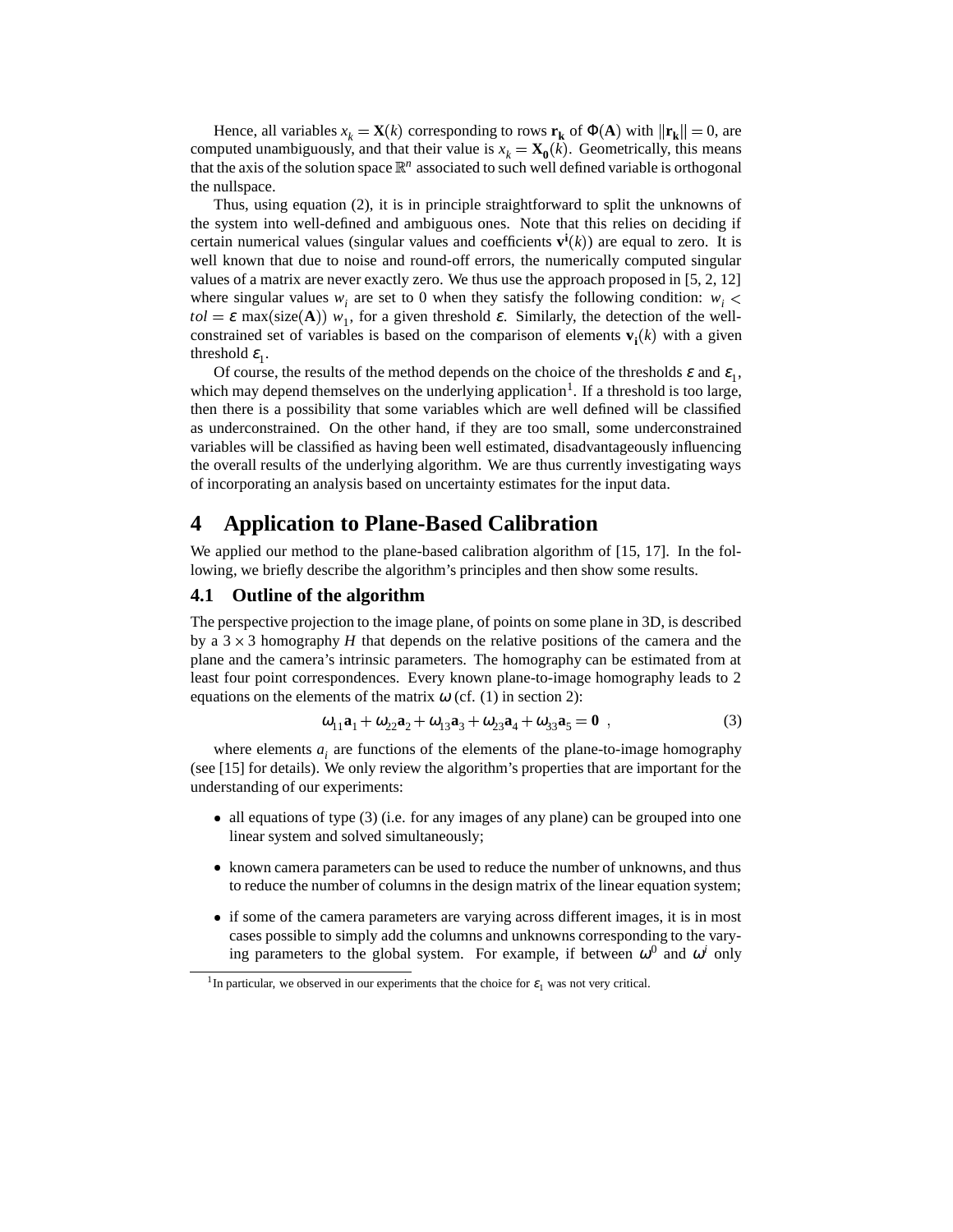

Figure 1: Estimations of  $\omega_{3,3}^1$  (first row) and  $\omega_{3,3}^2$  (second row) as functions of the first view's rotation angle. 1st and 2nd column: median and variance of the relative calibration error without and with rejection of underconstrained values, respectively. The error variances are considerably smaller in the second case. 3rd column: number of accepted variable values.

the focal length is assumed to have changed, only one additional unknown  $\omega_{33}^i$  is needed.

#### **4.2 Results**

With the following experiments, we want to exhibit our method's performance in configurations that are singular or near-singular for plane-based calibration.

For our simulated experiments, we used a diagonal calibration matrix (the principal point was assumed known) with  $f = 1000$  and  $\tau = 1$ . Calibration is performed using the projections of the 4 corner points of squares of size 40cm. The projections of the corner points are perturbed by centered Gaussian noise of 0.8 pixel variance. In the performed experience two images of the plane were taken. The constraint that they had the same focal length, was not used. Thus, two matrices  $\omega^1$  and  $\omega^2$  were estimated, with a total of four unknowns (two in common for both views,  $\omega_{1,1}$  and  $\omega_{2,2}$ , and two for  $\omega_{3,3}^1$  and  $\omega_{3,3}^2$ ).

The second view is always taken from an angle of  $45^{\circ}$  between the optical axis and the plane normal, while the first one (i.e. corresponding to  $\omega^1$ ) is subject to rotations ranging from  $0^{\circ}$  (image plane parallel to 3D plane) to  $90^{\circ}$  (perpendicular to 3D plane).

According to [15], calibration from the first view alone is not possible in critical configurations (note that the aspect ratio is unknown) that occur for rotation angles  $0^{\circ}$  and 90°. However, as the second view is all the time in a non-singular position, the aspect ratio is well constrained using the associated two equations. Hence, since the views share the aspect ratio, calibration using all four associated equations is only degenerate for a rotation angle of  $0^{\circ}$  for the first view. As suggested in [15], we scaled the matrix' columns to improve the conditioning. We fixed the threshold  $\varepsilon$  (cf. section 3) to a rather large value ( $\varepsilon = 10^{-2}$ ), in order to disqualify potentially unstable calibration results in neardegenerate configurations. We fixed the value  $\omega_{1,1}$  to obtain a non-homogeneous system.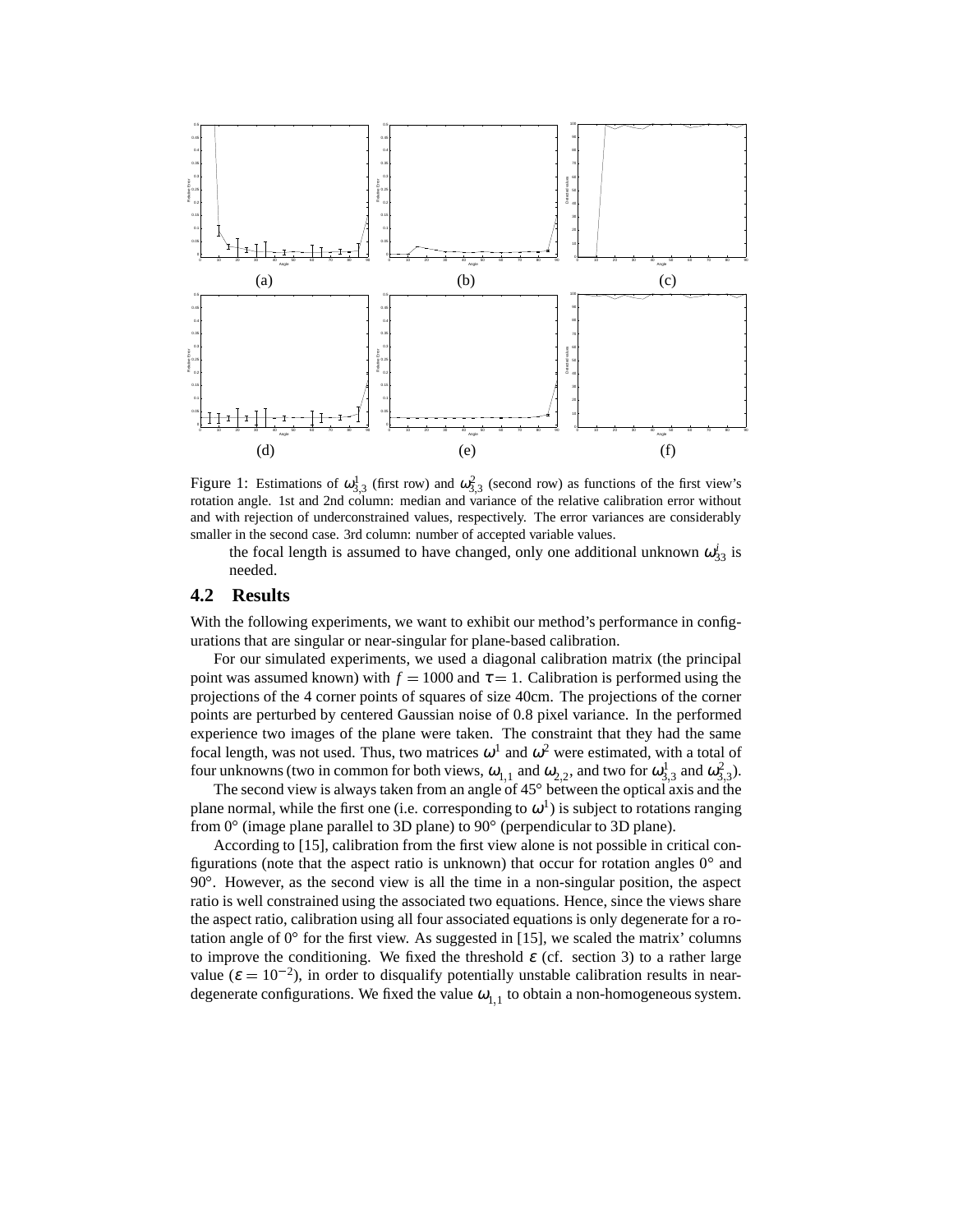The results are presented on Fig.1. In the first row, the calibration results of  $\omega_{3,3}^1$  (first row) and  $\omega_{3,3}^2$  (second row) as functions of the first view's rotation angle are shown. The charts in the two first columns represent the median and variance of relative errors from 100 random experiments using the algorithm without and with the degeneracy verification, respectively. The third row represents the number of accepted variable values for  $\omega_{3,3}^1$  (first row) and  $\omega_{3,3}^2$  (second row). As expected, in most cases the value of  $\omega_{3,3}^2$  is estimated, while the value of  $\omega_{3,3}^1$  cannot be estimated for rotations of the first view close to  $0^\circ$ . Some values are rejected for both cameras even in theoretically good positions. This happens in cases where the noise applied to the matrices causes degeneracies of the whole system. We can observe however, that the values of  $\omega_{3,3}^2$  are not rejected more often when the camera corresponding to  $\omega_{3,3}^1$  is in a degenerate position, which confirms the validity of our method.

# **5 Application to Euclidean Reconstruction Based on Geometrical Constraints**

#### **5.1 Outline of the Algorithm**

We propose an approach for interactive scene modeling. The scene is modeled using points, lines and planes. Each of these entities can be represented by a homogeneous coordinate vector  $\bf{X}$  [8, 11, 7]. Contrary to existing approaches, our approach allows geometric constraints which influence several objects at once.

Three general types of constraints between objects are considered:

- Projections. Every known projection of a point or a line give linear constraints on the 3D coordinates of the corresponding object.
- Bilinear constraints. Using basic results of the Grassman-Cayley algebra, incidence, parallelism and perpendicularity between two objects **X**, **Y** can be expressed as bilinear forms  $F(\mathbf{X}, \mathbf{Y}) = 0$  [8, 11, 7]. Thus, knowing coordinates of one of the objects induces linear constraints on the other one.
- Linear constraints. Relations like points lying on a parallelogram [16] or symmetry are useful in practice and are linear in terms of all the involved objects.

Usually, the above constraints do not allow to reconstruct all objects in one go. Let us consider the following example: a point  $\mathbf{X_0}$  is defined as the intersection of two lines  $\mathbf{L_0}$ and **L<sup>1</sup>** , each of them being defined by two other points. Without further constraints, **X<sup>0</sup>** can only be computed once the lines have been estimated. Similarly, a perpendicularity constraint between two lines will only be useful (in our linear estimation framework) once one of the lines has been reconstructed (see e.g. 5.3). That is why it is necessary to proceed by iterations, each iteration reconstructing as many primitives as possible from previously reconstructed ones and geometric constraints. In the following, the constraints influencing the system at the given iteration will be called *active*. There are two reasons why in such defined system the extraction of the well defined variables is crucial for the efficiency of the algorithm.

Firstly, at each iteration underconstrained variables may exist. Especially at initial iterations, only few constraints are active: the coordinates of 3D lines and planes are still unknown, so only the projection and symmetry/parallelogram constraints are active.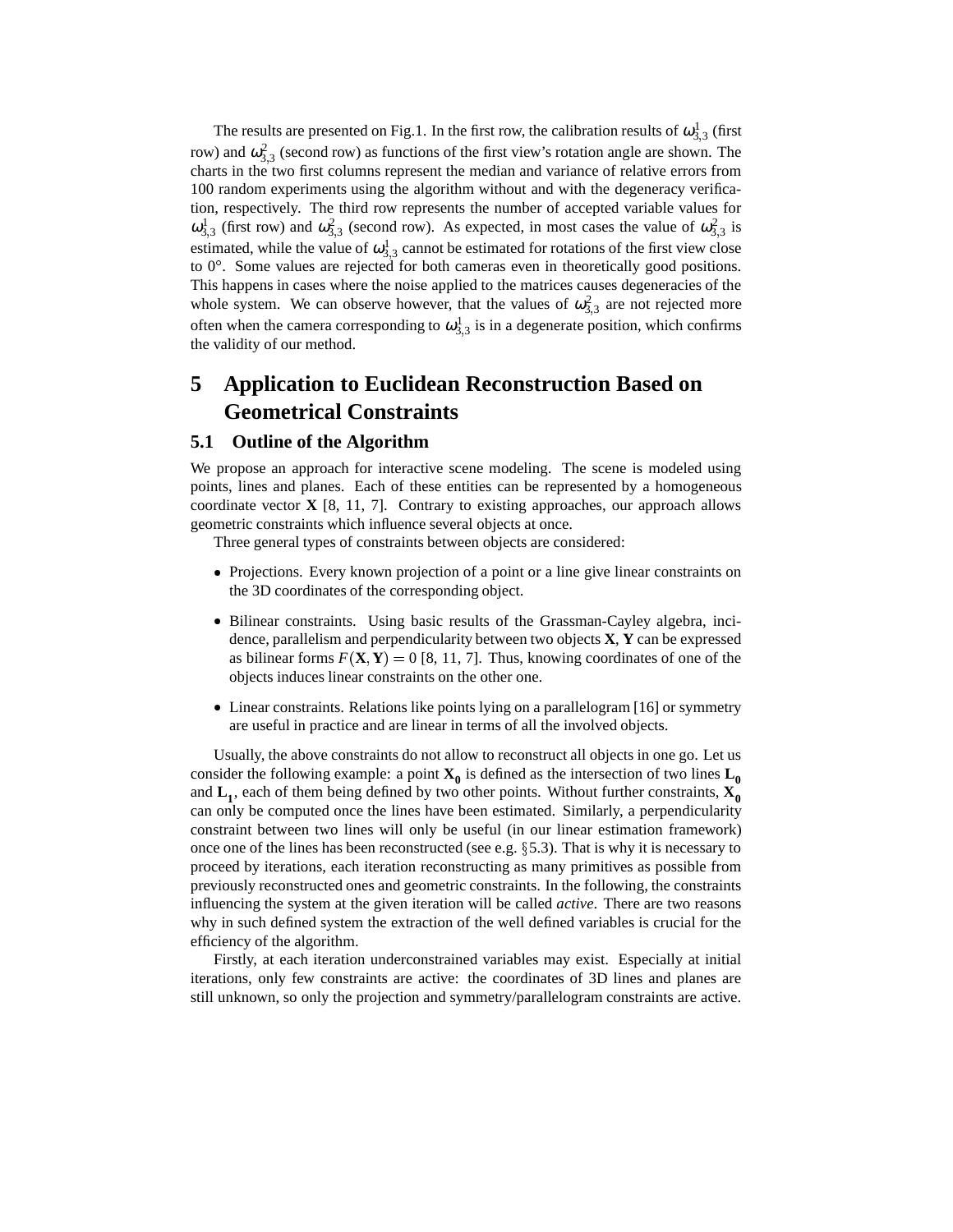Also, even when the reconstruction process is advanced, it is common that some objects are underconstrained due to missing or redundant data. By redundant data we mean that the result is very sensitive to noise (e.g. 2 projections available for a 3D point, but for 2 views with a very small baseline; or, a 3D point defined to be the intersection of a line and a plane, but when these two are near parallel).

Secondly, and contrary to existing approaches, our system allows constraints influencing several objects at once, which means that equation systems to be solved may contain at once well constrained and underconstrained unknowns. Without selecting the solvable subset of unknowns, one would either propagate wrong values to subsequent iterations, or would have to stop the whole algorithm.

We propose the following reconstruction algorithm:

| <b>Algorithm 1</b> Iterative Reconstruction Algorithm                                                                                                                 |  |  |  |  |  |
|-----------------------------------------------------------------------------------------------------------------------------------------------------------------------|--|--|--|--|--|
| 1: while !stop_condition $do$                                                                                                                                         |  |  |  |  |  |
| $N:=\sum_{i=1}^n$ nb coordinates(objects[ <i>i</i> ])<br>2:                                                                                                           |  |  |  |  |  |
| <b>initialize</b> an empty linear equation system $A_{0 \times N}X_{N \times 1} = B_{0 \times 1}$<br>3:                                                               |  |  |  |  |  |
| <b>compute</b> the indexing function (bijection) $F : idx \to (i, j)$ ; idx $\in [1N]$ ,<br>4:                                                                        |  |  |  |  |  |
| where idx is the index in $X_{N \times 1}$ of the <i>j</i> -th coordinate of the <i>i</i> -th object.                                                                 |  |  |  |  |  |
| <b>for all</b> constraint $c^k$ : <b>do</b><br>5:                                                                                                                     |  |  |  |  |  |
| 6:<br>compute                                                                                                                                                         |  |  |  |  |  |
| $(\mathbf{A}_{\mathbf{m}_{k}\times\mathbf{N}}^{\mathbf{k}}, \mathbf{B}_{\mathbf{m}_{k}\times\mathbf{1}}^{\mathbf{k}}) :=$ equations( $c^{k}$ .type, $c^{k}$ .objects) |  |  |  |  |  |
| <b>add</b> equations to the system: $A := \begin{bmatrix} A \\ Ak \end{bmatrix} B^k := \begin{bmatrix} B \\ R^k \end{bmatrix}$<br>7:                                  |  |  |  |  |  |
| end for<br>8:                                                                                                                                                         |  |  |  |  |  |
| solve $AX = B$<br>9:                                                                                                                                                  |  |  |  |  |  |
| for $idx = 1N$ : do<br>10:                                                                                                                                            |  |  |  |  |  |
| <b>if</b> variable computed $(\text{idx})$ then<br>11:                                                                                                                |  |  |  |  |  |
| set $(i, j) := F(idx)$<br>12:                                                                                                                                         |  |  |  |  |  |
| set objects[ <i>i</i> ].coords[ <i>j</i> ]:= $X(idx)$<br>13:                                                                                                          |  |  |  |  |  |
| end if<br>14:                                                                                                                                                         |  |  |  |  |  |
| end for<br>15:                                                                                                                                                        |  |  |  |  |  |
| 16: end while                                                                                                                                                         |  |  |  |  |  |

### **5.2 Example**

The principle of our method is depicted in Fig. 2. The elements in this figure are parts of a much more complex model shown in section 5.3. The nullspace analysis and the associated variable splitting performed at each iteration make all the available information effective. The configuration shown in Fig. 2 consists of four points **P0**-**P3** related by a parallelogram constraint. The points **P0** and **P2** are visible in several images, while the points **P1** and **P3** are occluded by a fence. Points **P0**-**P3** are incident with 3 planes and 6 lines (See Fig.  $2-(b) - 2-(d)$ ), which are connected with other elements of the model by incidence and parallelism constraints. The columns 2-4 in Fig. 2 show the reconstruction achieved at the 1st, 2nd and 4th iteration. The corresponding numerical results are displayed in Tab. 1. At each reconstruction step (See Sec. 5.1) all the equations resulting from projection and geometrical constraints are added to the common equation system. In this particular case, the system contains 12 variables: the coordinates  $(x, y, z)$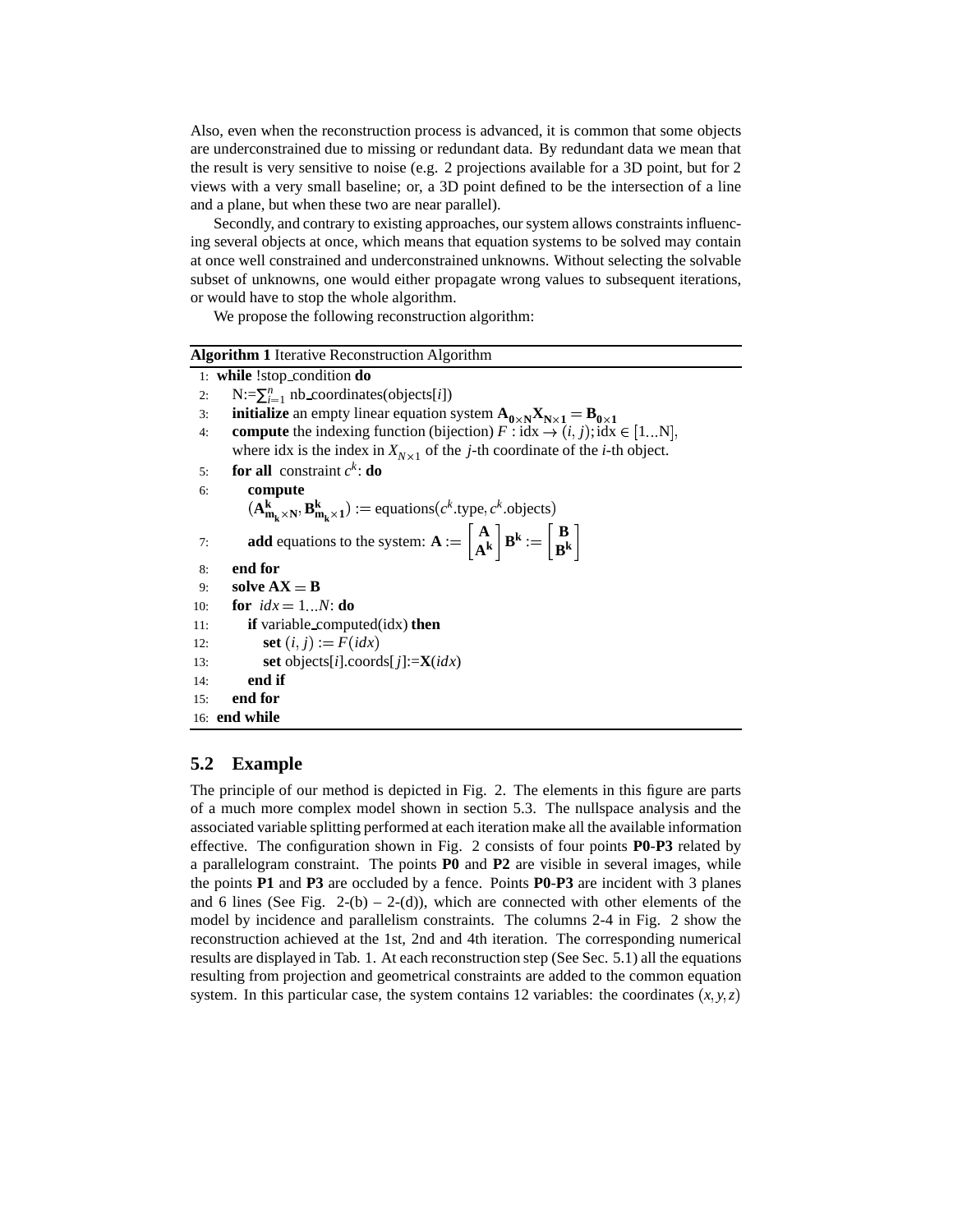of the points **P0**-**P3**.

1st **iteration** The matrix  $A_{15\times12}$  contains only the equations corresponding to the projection and the parallelogram constraints. The resulting matrix structure is shown in Fig. 2-(b). A straightforward analysis of this matrix shows that the variables associated to the points **P1** and **P3** are underconstrained (only 3 equations are defined for 6 variables). The nullspace analysis confirms this result. The singular values of the constraint matrix are detailed in Fig. 1. The choice of the 3 singular values which should be zeroed is obvious. The vectors spanning the nullspace correspond to the zeroed singular values. The rows of the nullspace basis which should be zeroed are also easily detected. The process result confirms the intuition that only the values corresponding to coordinates of points **P0** and **P2** are well-constrained.

2**nd iteration** The equations yielded by the planes **q1**, **q2** and the lines **l0**, **l1**, **l2** reconstructed in the first iteration are added to the new system matrix  $\mathbf{A}_{37 \times 12}$ . The structure of this matrix (Fig. 2-(c)) suggests that there are enough constraints to solve the whole system. However, the nullspace analysis (see 4th column of Tab. 1) shows that the system is still degenerate. Indeed, the parallelogram constraint is partially redundant with the constraints coming from the incidences of points **P0**-**P3** with the plane **q1**.

3**rd iteration** The plane **q0** and the line **l3** are reconstructed. The resulting constraints are sufficient to reconstruct the whole configuration.



Figure 2: Illustration of the reconstruction process. 1st column: fragments of the original images with marked interest points. P1, P3 are occluded in all images. 2nd, 3rd, 4th column: the constraints influencing the interest points. 1st row: the relations between the considered objects. Lines and planes which can influence the interest points  $P1 - P3$ (their coordinates are reconstructed at this step) are marked with black continuous line (lines) or in dark gray (planes); 2nd row: the corresponding constraint matrices. Black fields correspond to non-zero matrix elements.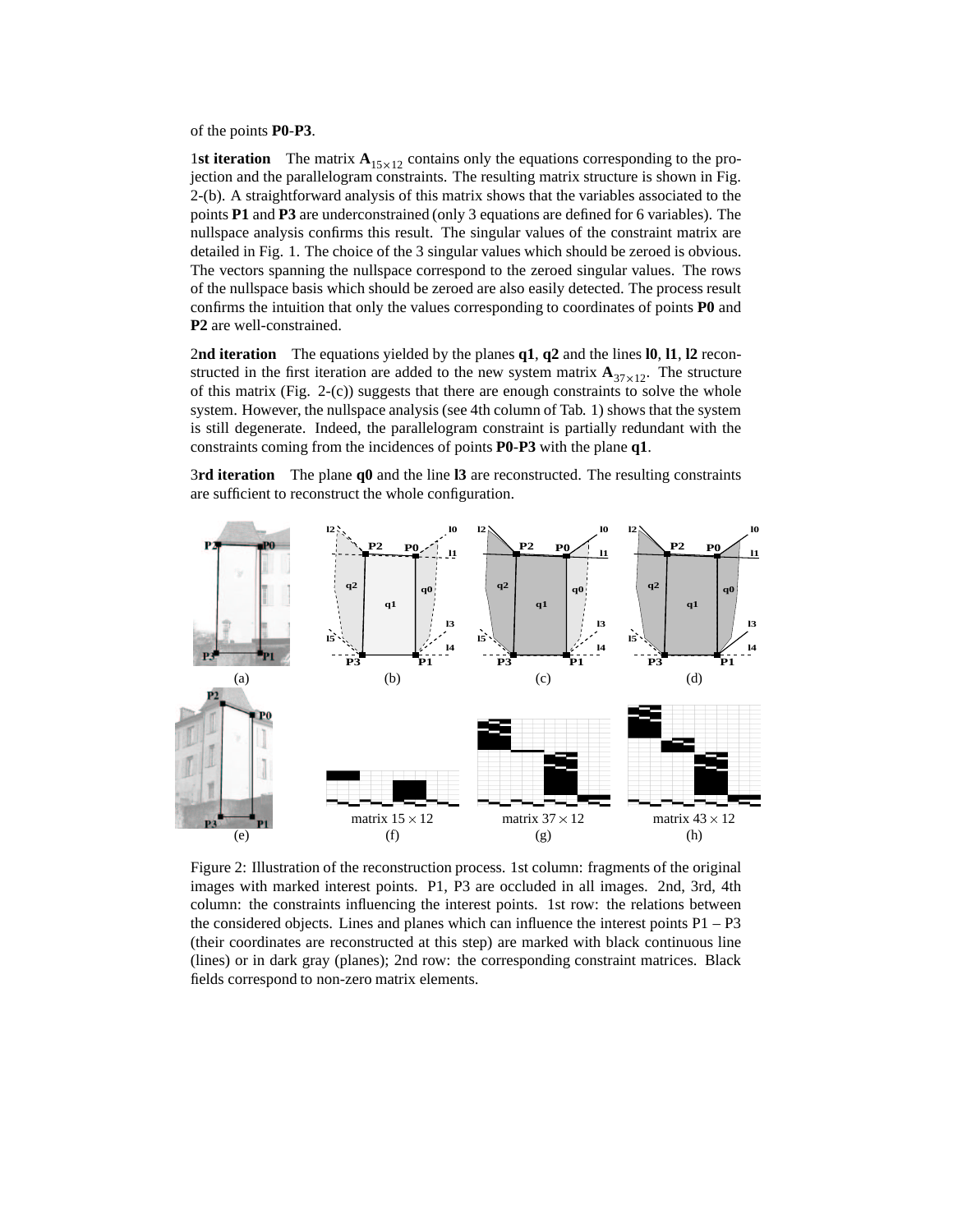### **5.3 Results**

**Reconstruction from two images** One of the main applications of our approach is to build models of buildings from minimal sets of images. In the following experiment, we took two photos of a building which do not overlap. The cameras' positions and orientations were computed approximatively. A number of constraints were imposed: parallelogram constraints as well as parallelism and perpendicularity constraints between lines oriented in three main scene directions. Fig. 3 shows the original images, the reconstructed textured model and a few screen-shots of the model at different iterations of the process. At first, only the points seen in both images and related by a parallelogram constraint can be computed. The fact that cameras' positions are not perfectly aligned results in inaccurate angles in the model. At the second and third iterations, the points related to already reconstructed points by coplanarity constraints appear in the model. After that, parallelism and perpendicularity constraints start to influence the reconstructed lines and planes. At the fourth iteration, the model gets its final overall shape, and at iteration ten, the model is qualitatively correct and the system stable.

**Reconstruction with occluded corners** The second experiment is based on 7 images of a castle, one of which is shown in Fig. 4-(a). The cameras used were calibrated using mixed approaches [15, 16]. This reconstruction raises several difficulties:

- the images overlap only slightly, decreasing the quality of the camera calibration;
- some of the model points are either not visible in any image or visible only in image regions where the camera distortion, which is not taken into account, is important;
- the geometrical constraints that can improve the reconstruction are not numerous: vertical edges of the castle are slightly pointing to the center, and its faces are not parallel (see Fig. 4-(b)). Thus geometric constraints are rather used to reconstruct castle elements which are occluded in images (e.g. see Sec. 5.2).

| iteration 0 |            |            |            | iteration 1 |            |
|-------------|------------|------------|------------|-------------|------------|
| W           | $\Phi(A)$  |            |            | W           | $\Phi(A)$  |
| 3.9         | $-9.4e-17$ | $1.9e-17$  | $3.6e-18$  | $1.6e+02$   | $3.2e-17$  |
| 3.4         | $1.5e-16$  | $1.7e-17$  | $-6.3e-17$ | $1.3e+02$   | $3.6e-17$  |
| 3.2         | $-7.1e-17$ | $2.5e-18$  | $4.3e-17$  | 77          | $2.8e-17$  |
| 2.7         | $-0.63$    | 0.14       | $-0.29$    | 77          | 0.71       |
| 2.3         | $-0.23$    | 0.25       | 0.62       | 3.8         | $-0.046$   |
| 1.5         | $-0.23$    | $-0.65$    | 0.18       | 3.2         | $-0.0041$  |
| 1.3         | $9.2e-17$  | $-1.7e-17$ | $3.8e-17$  | 1.7         | $-3.2e-17$ |
| 1.2         | $-8.3e-17$ | $-2.7e-17$ | $-1.7e-17$ | 1.6         | $-2.1e-17$ |
| 0.77        | $-4.1e-17$ | $-3.0e-18$ | $-3.3e-18$ | 1.4         | $-7.3e-17$ |
| $2.1e-16$   | $-0.63$    | 0.14       | $-0.29$    | 1.0         | 0.71       |
| 8.3e-17     | $-0.23$    | 0.25       | 0.62       | 0.61        | $-0.046$   |
| $3.2e-17$   | $-0.23$    | $-0.65$    | 0.18       | $1.1e-15$   | $-0.0041$  |

Table 1: Numerical results obtained for example in Fig. 2. For each iteration the 1st column contains the singular values of the constraint matrix A. The horizontal line separates the values which were zeroed. Following columns contain vectors forming the matrix nullspace, with zeroed values in italic. Variables corresponding to rows containing only zero values were classified as reconstructed. These values correspond to coordinates of points P0 and P2 in Fig. 2.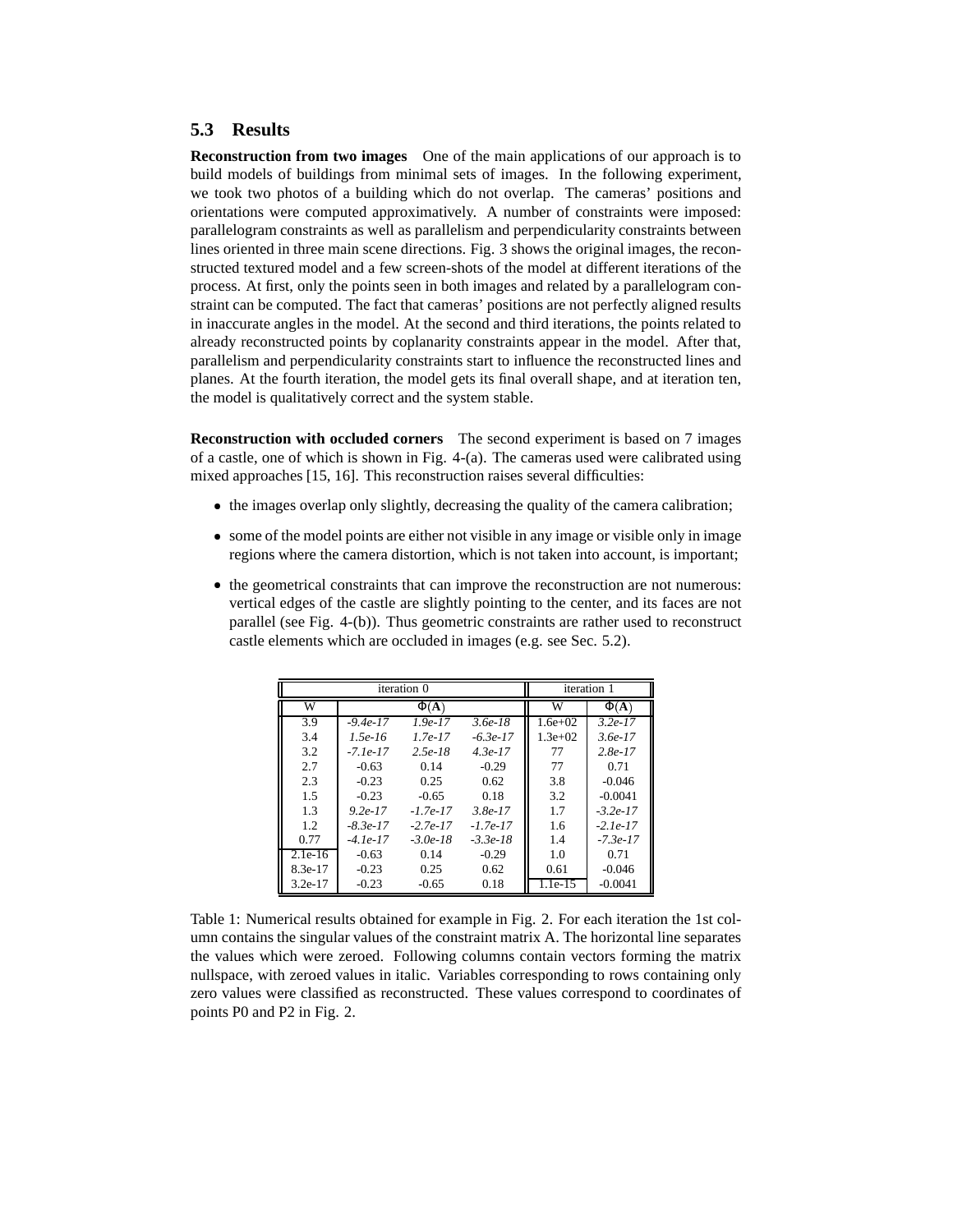

Figure 3: Reconstruction from two images; (a),(b) the original photos; (c) the corresponding textured model; (d)the points reconstructed from projection and parallelogram constraints only ; (e) the objects defined by coplanarity constraints are added and parallelism and perpendicularity affect previously reconstructed objects; (f) iteration 10: the model satisfies all the required constraints.

Fig. 4-(b) displays the map of the castle with the reprojected model points. Points marked with circles are those reconstructed from geometrical constraints only. Experiments were also conducted using a ground plane map of the castle as an additional image for the reconstruction. However it did not significantly change the results. The reconstructed model is shown in Fig. 4-(c).

The second row in Fig. 4 shows results for the first three iterations of the reconstruction. Again, at each iteration the model is enriched by new objects computed using the previously reconstructed set and the newly defined constraints.

# **6 Summary and Conclusions**

We have presented a practical approach for the detection of well-constrained variables in linear equation systems. This approach is based on the SVD of the equation system's matrix and can straightforwardly be applied. Its application domain covers in particular all computer vision algorithms based on linear algebra. The approach efficiency was illustrated with two examples. In the first example of linear plane-based calibration, the approach significantly reduces the number of badly estimated parameters, while keeping well defined variables in the result. We have also proposed a flexible constraint-based 3D reconstruction algorithm. This algorithm exploits nullspace analysis in order to prevent badly estimated object coordinates from affecting subsequent iterations. We are currently investigating uncertainty analysis in order to automatically estimate the two required thresholds in the method.

### **References**

[1] L. de Agapito, R. Hartley and E. Hayman. *Linear selfcalibration of a rotating and zooming camera*, CVPR, pp. 15-21, 1999.